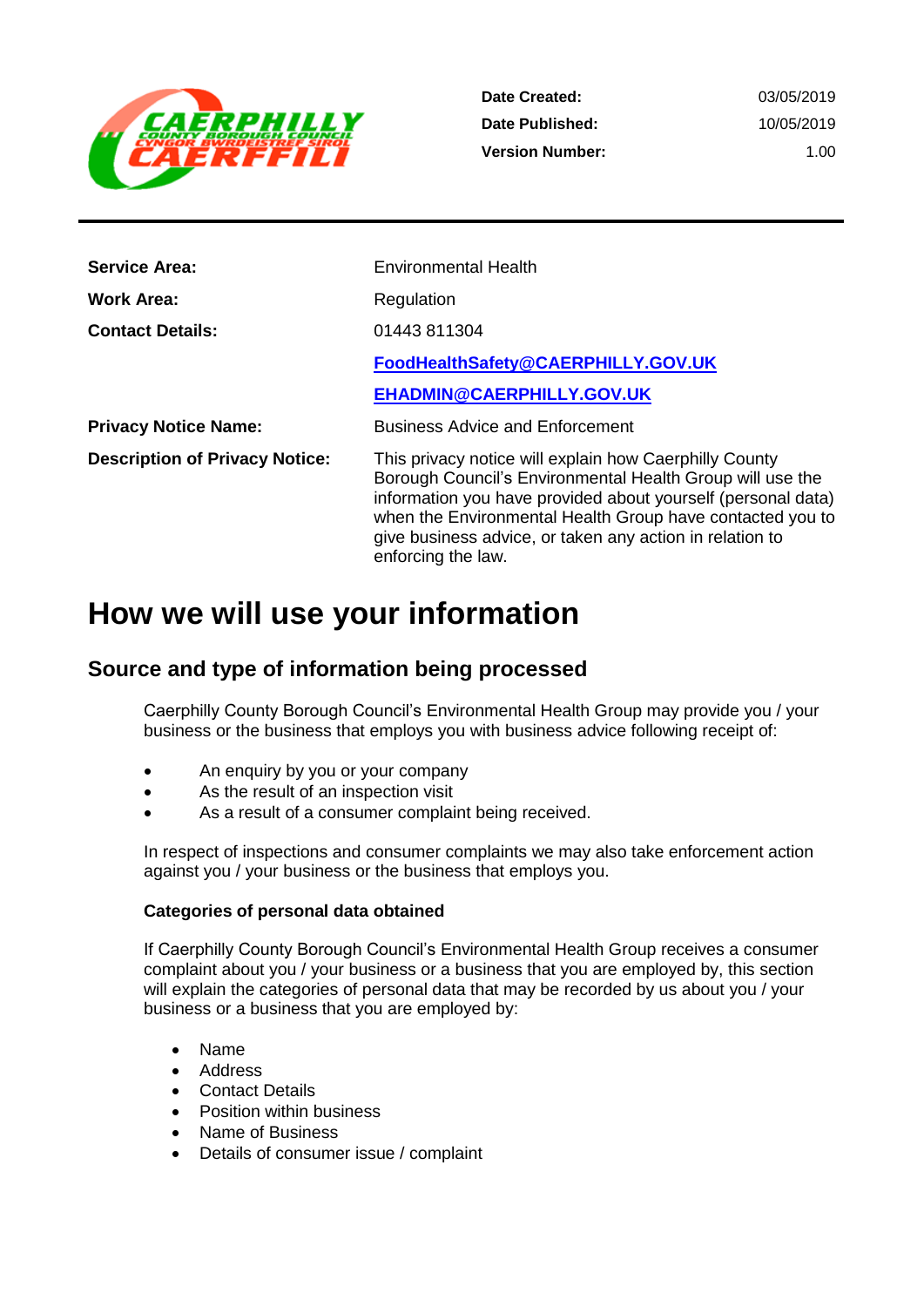#### **Source of the personal data**

If you would like further information on the source of this information please contact Caerphilly county borough council. You may be required to apply for this information as a Subject Access Request.

## **Purpose and legal basis for using your information**

#### **Purpose of processing**

- 1. To assist you or your employer to comply with legislation enforced by the Environmental Health Group, and in relation to complaints, to establish whether Caerphilly Environmental Health Group can assist you with resolving the matter.
- 2. If the advice you require is outside the scope of Environmental Health, we may share your information with other Council Services such as Trading Standards.
- 3. If your business or employer has a formal Home Authority or Primary Authority agreement with another Local Authority, we may share your information with them.
- 4. To take formal action in relation to breaches of Environmental Health legislation by yourself or your employer.
- 5. When your business or employer trades outside the physical boundaries of Caerphilly County Borough Council, your details may be shared with Environmental Heath from other Local Authorities.
- 6. Where formal enforcement action is contemplated and/or undertaken, your details may be shared with other enforcement agencies. This includes other Caerphilly County Borough Council services such as; Trading Standards, other Local Authority Environmental Health Teams, Food Standards Agency and enforcement bodies such as the police and Her Majesty's Revenue and Customs (HMRC).
- 7. Where formal action is taken through the Courts, your details will be shared with Her Majesty's Courts and Tribunals Service (HMCS).
- 8. For statistical Returns and Analysis.
- 9. To contact you in relation to Business Satisfaction surveys.

#### **Legal basis for processing**

There is a public task requirement on public authorities to process your information as detailed below:

In order for the processing of personal data to be lawful under the General Data Protection Regulations 2016, a valid condition from Article 6 of the Regulations must be identified, which is outlined below:

1e. processing is necessary for the performance of a task carried out in the public interest or in the exercise of official authority vested in the controller.

### **Who will have access to your information**

#### **Identity of Data Controller and Data Protection Officer**

The Data Controller for your information is Caerphilly County Borough Council. The Data Protection Officer is:

Ms Joanne Jones Corporate Information Governance Manager / Data Protection Officer Email: dataprotection@caerphilly.gov.uk Tel: 01443 864322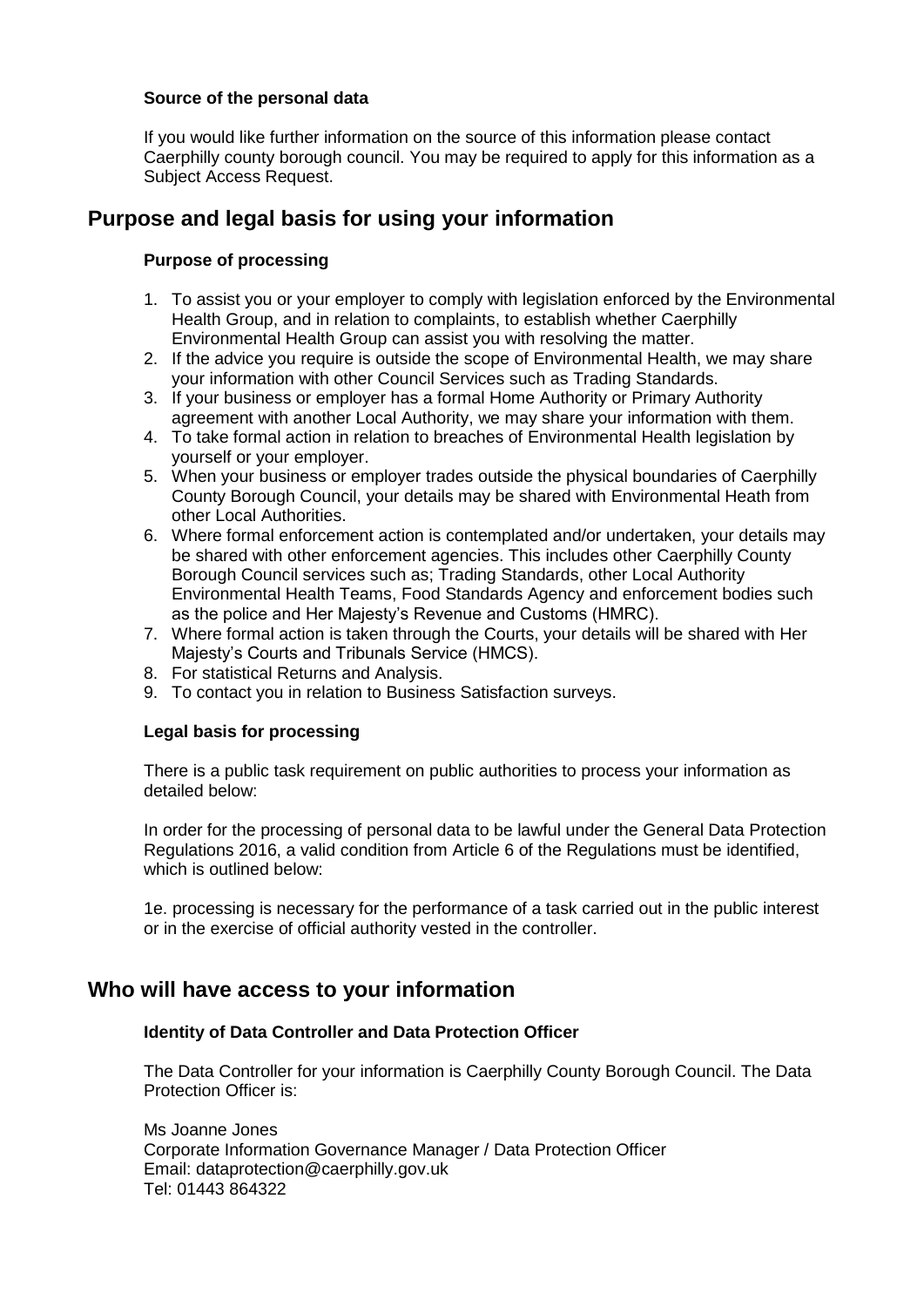Other Data Controllers may also be responsible for your information, depending on the specific circumstances. Please contact the Service Area for further information.

#### **Details of main users of your information**

The main user of your information will be the Environmental Health Group in order to give appropriate advice and where necessary take formal enforcement action. If formal enforcement action is necessary, the details will be discussed fully with you before any action is taken.

If it is felt that another Caerphilly County Borough Council service area is better placed to assist you, your personal details will be passed to them. These areas include, Trading Standards, Planning, Public Services, Community Safety and Highways.

Your personal details may be used by Caerphilly Environmental Health Group to contact you for the purposes of business satisfaction surveys, in order to assess and improve the service we provide.

Information provided as a result of your interaction with the Environmental Health Group will be used for statistical analysis, both within Caerphilly County Council and externally, however the results of this analysis are compiled in such a way that your personal details are not revealed.

#### **Details of any sharing of your information within Caerphilly county borough council**

With other service areas who may be better positioned to assist you, e.g. Trading Standards, Planning, Community Safety, Highways.

#### **Details of any sharing of your information with other organisations**

- Your details may be shared with law enforcement bodies for purposes of the prevention or detection of crime or the apprehension or prosecution of offenders
- Your details may be shared with other Local Authority Environmental Health Services (Including Regional or National Teams) who may be in a better position to assist you or take formal action in relation to breaches of Environmental Health legislation.
- Your details will be shared with the Courts if criminal or civil proceedings are initiated as a result of formal action.

#### **Requests for information**

All recorded information held by Caerphilly County Borough Council may be subject to requests under the Freedom of Information Act 2000, Environmental Information Regulations 2004 and the Data Protection Act 1998.

If the information you provide is subject to such a request, where possible Caerphilly County Borough Council will consult with you on its release. If you object to the release of your information we will withhold your information if the relevant legislation allows.

### **How long will we retain your information**

#### **Details of retention period**

How long Caerphilly County Borough Council retains information is determined through statutory requirements or best practice.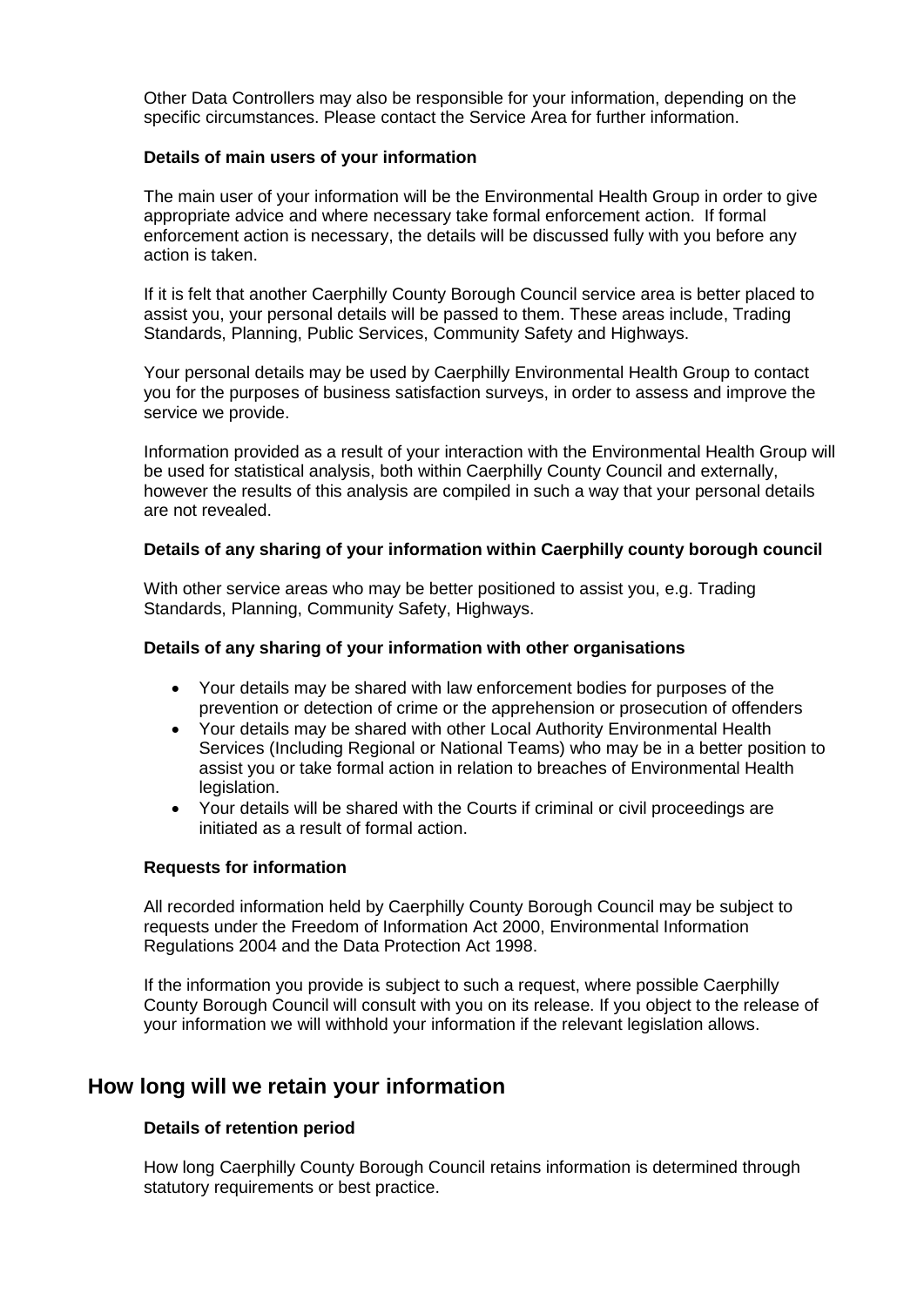In relation to your information, it will be retained for 6 years in line with the Caerphilly CBC Public Protection Document Retention Policy.

# **Your Rights (Inc Complaints Procedure)**

#### **Your rights under the Data Protection Act 1998**

Data Protection gives data subjects (those who the information is about) a number of rights:

- The right of subject access Application forms for this process are available on our website: [SAR Form](http://www.caerphilly.gov.uk/CaerphillyDocs/Council-and-democracy/sar_form.aspx)
- The right to be informed
- The right of rectification
- The right to erasure
- The right to restrict processing
- The right to object
- The right to data portability
- Rights in relation to automated decision making and profiling.

Further information on your rights is available from: [www.ico.org.uk.](http://www.ico.org.uk/)

To enact your rights please contact the service area detailed on the top of this form.

#### **Complaints Procedure**

If you are unhappy with the way that Caerphilly County Borough Council has handled your request / information, you have the right of complaint. Please contact the Service Area detailed at the top of this document outlining your issues.

If you remain unhappy you also have a right of complaint to the Information Commissioner's Office. Please follow this link for further information on the complaints process.

[www.caerphilly.gov.uk/My-Council/Data-protection-and-freedom-of-information/Questions](http://www.caerphilly.gov.uk/My-Council/Data-protection-and-freedom-of-information/Questions-and-complaints)[and-complaints](http://www.caerphilly.gov.uk/My-Council/Data-protection-and-freedom-of-information/Questions-and-complaints)